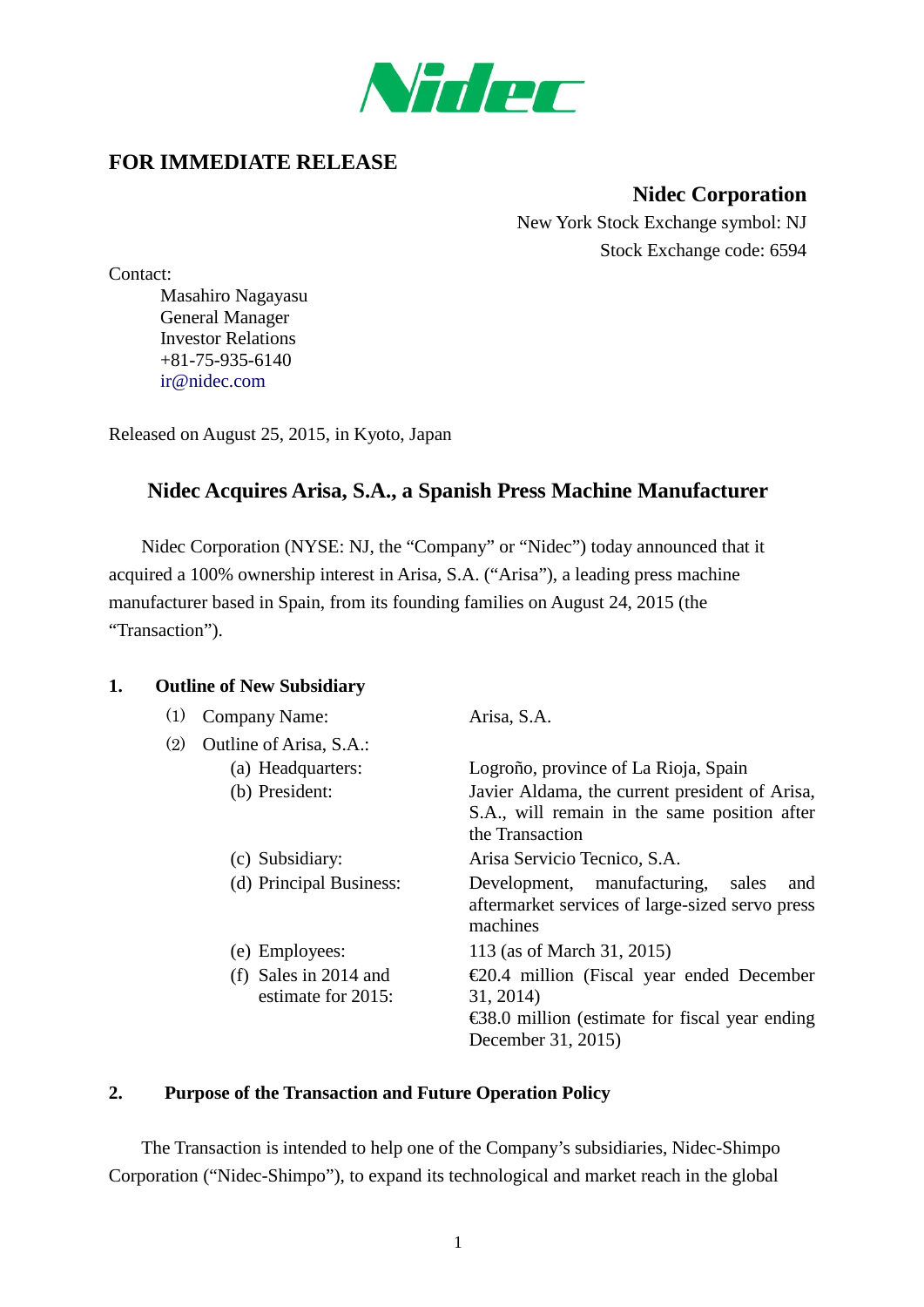press machine market.

Nidec-Shimpo (Nagaokakyo City, Kyoto, Japan) manufactures and sells press machines under Kyori and Minster brands (FY2014 press machine sales: JPY 22.5 billion). In April 2012, Nidec-Shimpo merged with Nidec-Kyori Corporation ("Kyori") which manufactures and sells high precision, high speed press machine with a press capacity ranging from 30 to 300 tons under Kyori brand for mainly electronic component and connector manufacturers. Also in April 2012, Nidec-Shimpo acquired Nidec Minster Corporation ("Nidec Minster" formerly The Minster Machine Company), a leading U.S. manufacturer of press machines founded in 1901. Nidec Minster manufactures and sells mid to large sized high speed, high rigidity press machines (100 to 1,650 tons) and, specifically on food and beverage cans industry, has a leading global market share.

Arisa, founded in 1940, manufactures medium to extra-large, high-precision press machines capable of applying 250-2,500 tons of pressing force categorized as transfer presses, presses for progressive dies and servo presses, and has a strong customer base that primarily consists of tier-one and tier-two automotive component suppliers in Europe.

The Company expects the Transaction will effectively supplement the Company's overall press machine business with Arisa's competitive strengths, such as extra-large press machine technology geared toward the automotive industry, strong presence in the European market, and advantageous position in the servo press machine market, outlined in detail as follows:

- (1) Completing the wide range of product portfolio from small to mid-sized, high-speed, high-precision press machines with press capacity of around 10 tons to extra-large, high-precision, high-rigidity press machines capable of producing up to 2,500 tons of pressure force
- (2) Extensive customer base including the manufacturers of large-sized inner panel parts for automotive industry, adding to the Company's existing customers that manufacture electronic components, beverage and food cans, motor core and small-sized automotive parts
- (3) New European manufacturing footholds added to the Company's existing bases in Japan, United States and China enables to manufacture the press machines and provide maintenance and customer support services to our global customers across the world from the nearest location
- (4) Established sales channels mutually available to Minster, Kyori and Arisa
- (5) Proven technological edge in designing and manufacturing of servo press machines which can be mutually shared with Minster and Kyori
- (6) Comprehensive press machine technologies, ranging from high-speed precision presses to extra-large servo presses